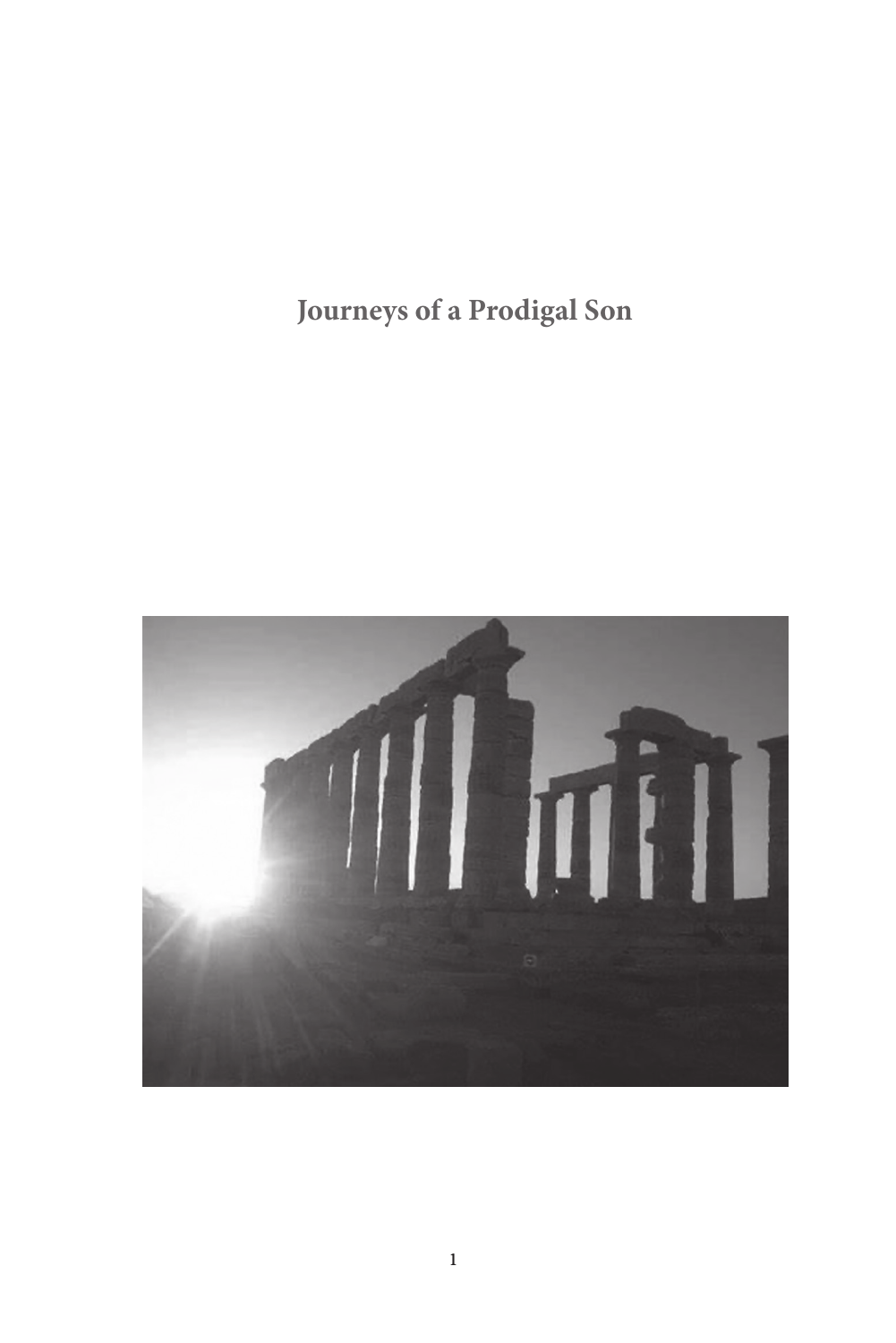# **The pre-history of Niccolò Umberto**

*I*<sup>n</sup> which it is told of the rise and eventual fall of the Umbertos from the Year 1190 until 1552 when one Niccolò Umberto is banished from the *n which it is told of the rise and eventual fall of the Umbertos from the family keep, once part of a now ruined castle, by his brother Frederick subsequent to the death of their father.*

On the tenth of June in the year 1190 the Holy Roman Emperor, Frederick Barbarossa, died. While engaged in the Third Crusade, he died in the Saleph River in what is now Turkey but was then the Armenian Kingdom of Cilicia. There is, however, dispute about the circumstances of his death. Was he thrown from his horse and drowned, weighed down by his armour? Did he suffer a heart attack in the river while bathing? Was the current too strong for a man in his sixties cooling down on a hot day? All this is in dispute. So little is known of the circumstances of his death. What is also little known is that the one who risked his own life to retrieve Barbarossa's body was a very minor noble called Oddo Umberto. In some circles of the time, Oddo Umberto was known as Umberto the Insignificant.

There is much we don't know. For example, the fact that Oddo Umberto had not been as selfless as chroniclers of the time would have you believe. You see, Oddo Umberto, in a slimy attempt to ingratiate himself with the great leader or perhaps promote himself, had, earlier that day, given Barbarossa a rather large gold signet ring. Umberto had had the ring made up at great expense; an expense he could little afford. His plan was to give the ring to the emperor in the hope of currying future favours. He had waited and waited throughout the crusade for just the right moment to present the emperor with the ring.

On the face of the signet ring there was an oversized *U*. It is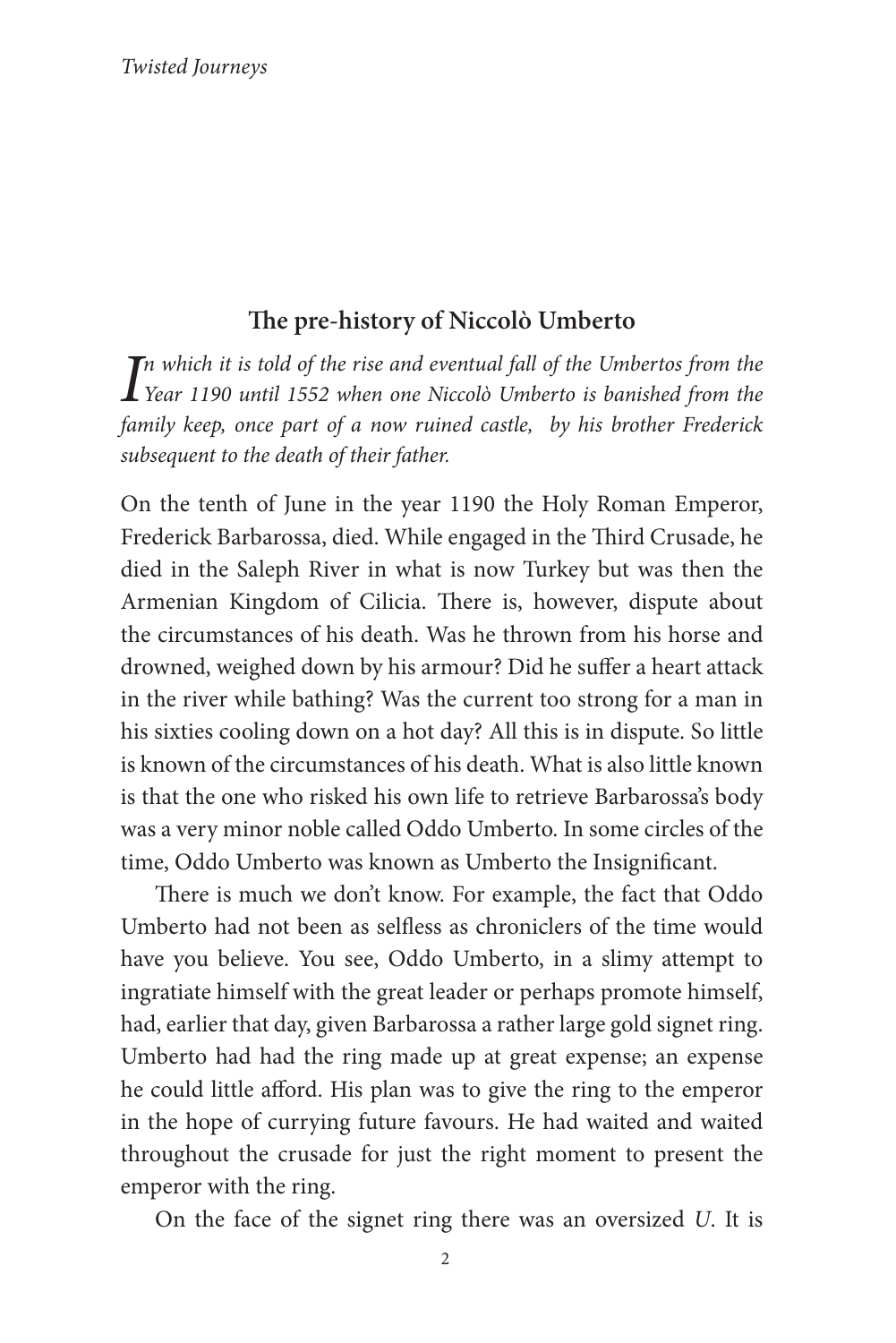telling that when Oddo Umberto had given the ring to Frederick Barbarossa, he made much of the *U*. Umberto claimed that it signified Barbarossa's superiority over all men as the *U* stood for the Germanic word *Über; über* meaning superior. It is not without irony that the *U* also stood for Oddo's family name. By giving Barbarossa the ring with its giant *U*, it is possible that Oddo was claiming affiliation with, rather than honouring, the emperor. We'll never know.

No one knows when on that hot June day Oddo Umberto presented Barbarossa with the ring but it is a fact that he did so, and it is a universally unknown fact the emperor was wearing that ring when he hit the water and subsequently, one way or another, died. Umberto was one of the few who had seen the emperor enter the water yet there were certainly many witnesses who saw Umberto rush to retrieve the emperor's body from the water. What was not known to those onlookers was that Oddo Umberto had rushed to Barbarossa's body to surreptitiously retrieve the signet ring he had given the emperor earlier that day. All that was visible to those onshore was Oddo Umberto retrieving the emperor's body; this was sufficient to label Oddo Umberto as a selfless hero. He had entered the water as Umberto the Insignificant and emerged carrying Barbarossa's body as Umberto the Selfless.

Selfless heroes who risk their lives to save an emperor should be rewarded, and so it was that Oddo Umberto was rewarded. He was rewarded immediately by Barbarossa's son Henry naming Oddo the next Holy Roman Emperor. And he was eventually rewarded by Pope Celestine III.

In a show of honouring the deceased, Holy Roman Emperor Oddo vowed to the next Holy Roman Emperor that from now until the end of days, any firstborn Umberto son would be given the name the Frederick. On hearing this the next Holy Roman Emperor glared at Oddo and said, 'That's all very well, but what if any one of these future Fredericks of yours has no sons or, worse still, no offspring – then what?'

Obviously Oddo had not thought out his offer of naming rights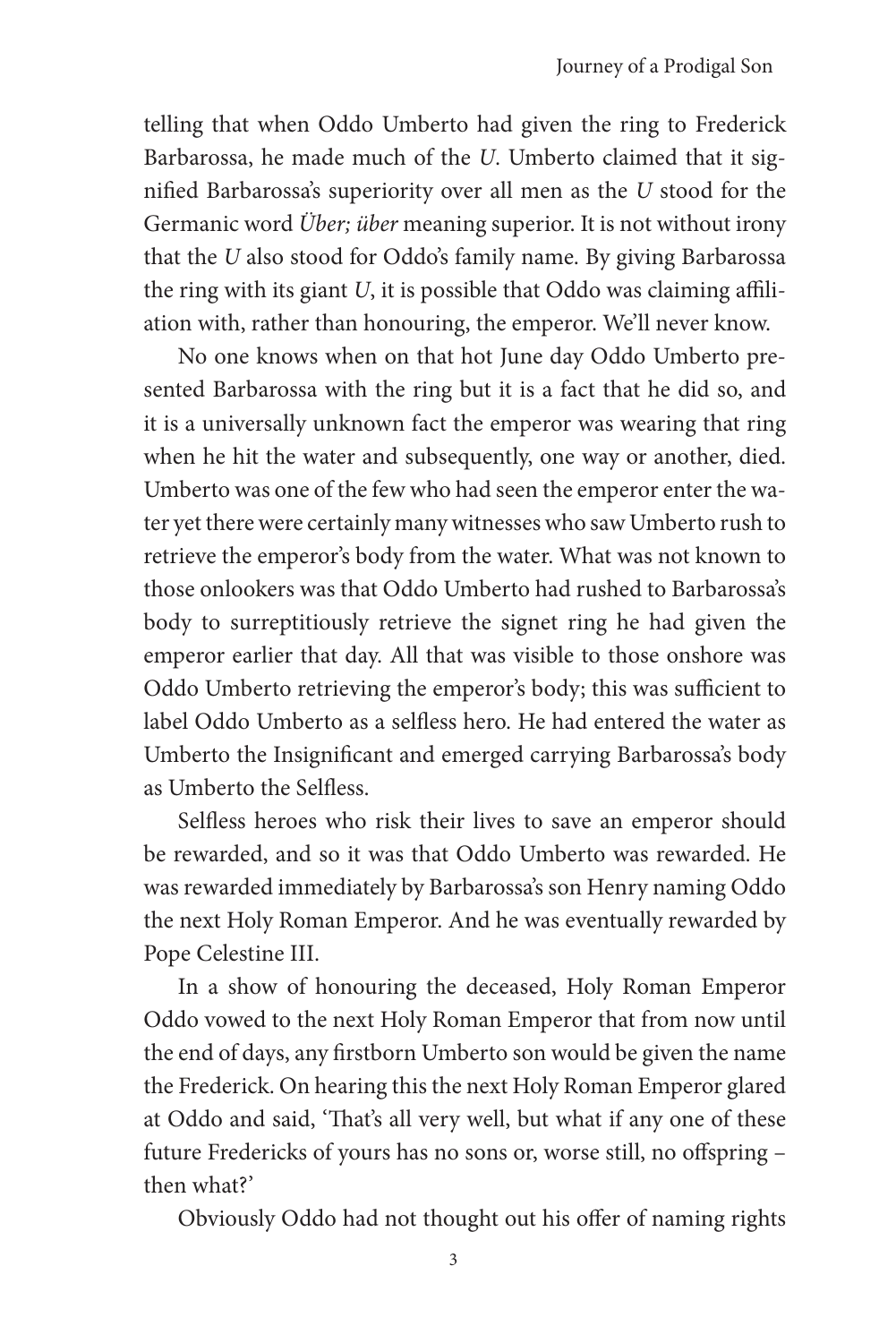and rashly replied, 'High One, there'll be no worry over this as there will always be sons.' And whether by miracle or by some genetic quirk, future Umbertos were to produce at least one son per senior Frederick.

Rewards for Oddo came in the form of an elevated title status and acquisition of confiscated lands in the Piedmont region. The titles gave Umberto entrée into portions of society to which he had been previously denied. Such access led to opportunities for increased wealth but, more importantly, it led to his profitable marriage to Beatrice, the daughter of a prince from the Kingdom of Sicily. With that marriage came more land which, coupled with the lands he had been given in Piedmont, generated wealth from tenants and profitable agriculture.

The Umbertos were now on their way up and subsequent generations of Fredericks were astute enough to increase the family's wealth and prestige. Wealth and prestige came not only from firstborn sons but also from other birth order children. Amongst lower birth order sons there were cardinals, including one who was a close run second for the papacy; there were military leaders who almost always fought on the winning side; there were entrepreneurs who financed great projects from which they were the ones who profited most. As for the daughters, beautiful or not, the family's rising fortunes were more than enough to secure favourable marriages for each of them – except for those who, for reasons best known to themselves, became nuns.

The trajectory of the Umberto family's fortunes and influences was, for three centuries, unstoppable and ever upwards, but like all things a downward turn was inevitable. Anything that goes up must eventually come down, for such is the law of family providence.

So by the early 1500s things had already soured for the Umbertos. By that time, too many Fredericks had made too many bad choices – ranging from backing losing sides in wars or making the wrong wagers at the tables to aggravating those more powerful than themselves. But all their misfortunes could not be attributed to wars,

4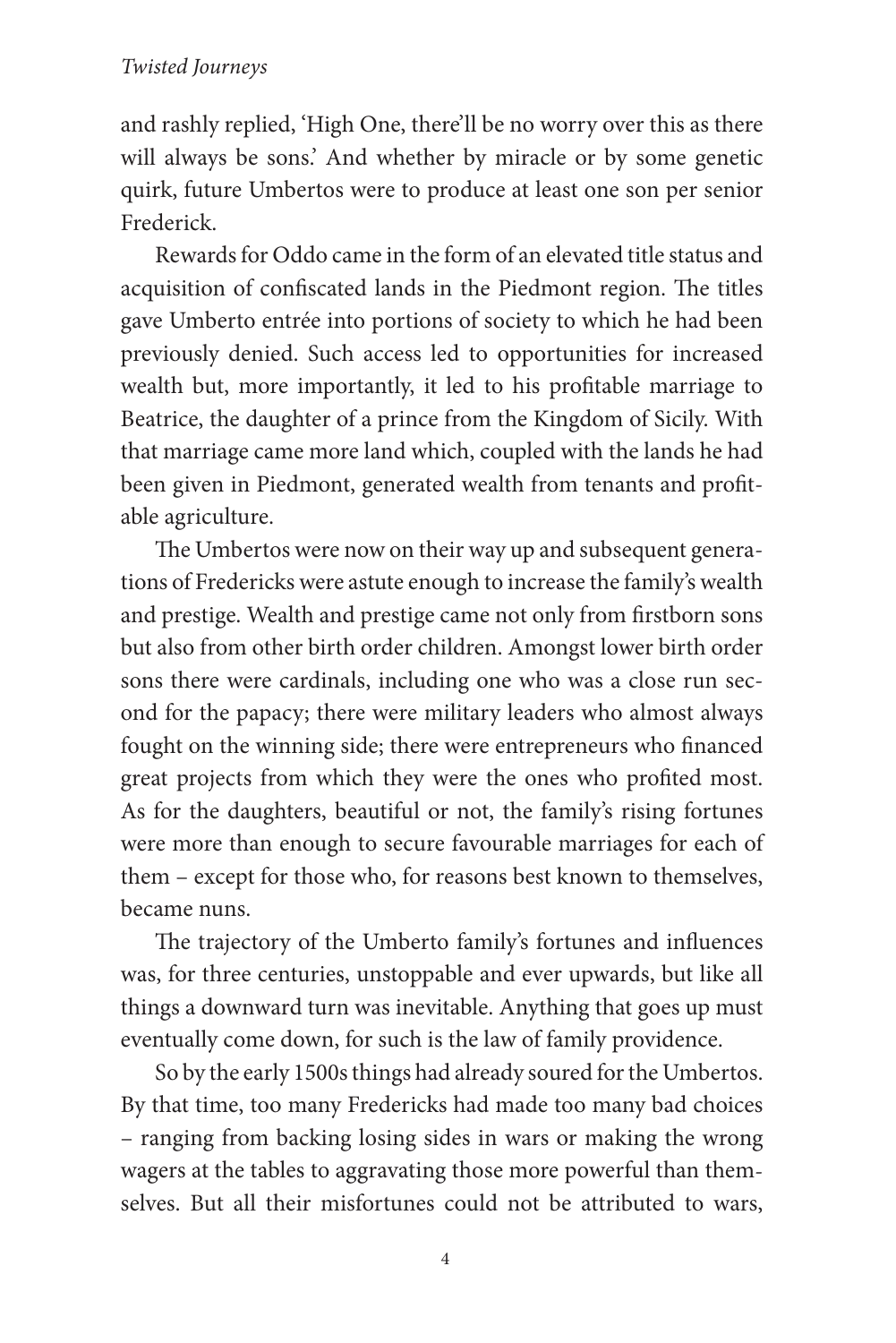gambling or getting on the wrong side of the very powerful. Plague and dwindling returns from agricultural products from Umberto lands also played a part. And there was plague often. Plague reduced the pool of peasants – peasants whom the Umbertos had exploited to work Umberto land. Diminishing peasant numbers made it more difficult to turn a profit from their labours.

Plague should know no class, but for some reasons it sought out the Umbertos and hit them with a ferocity it had not meted out to other folk. Perhaps the genetic quirk that had assured a supply of sons in each generation was responsible for an extraordinary susceptibility to plague. In sweeps of the plague's scythe, too many of the Umbertos' brightest and youngest were eliminated – leaving only the dullards and the very old. Dullards and the very old are not great material to maintain family fortunes, let alone rebuild it.

By the mid-1500s, all that was left of the Umbertos was an old man, Frederick the elder, and his two sons, Frederick the younger and Niccolò; Frederick the elder's wife had died in childbirth during the delivery of Niccolò. As for the Umberto fortunes all had, by this time, been lost, other than a fraction of land in Piedmont that Oddo Umberto had been rewarded with in the twelfth century. That fraction of land that remained in the mid-1500s contained a small number of tenant farmers and a ramshackle castle tower which the last of the Umbertos used as their home. The Umbertos were now once again where it all began in 1190 – insignificant.

Frederick the younger was the favourite son and Niccolò was merely tolerated by both Fredericks. Frederick the elder never ceased blaming Niccolò for causing the difficult birth that had led to the death of his wife. He saw no value in this son and thanked God that Niccolò had not been his firstborn. On the other hand, the elder Frederick was besotted by his namesake and this son, Frederick the younger, could do no wrong. In all he did, Frederick the younger excelled – a sharp mind, an accomplished horseman and pious to a fault. Frederick the elder was sure that when he died he would be passing on what was left of the estate to a worthy inheritor. He was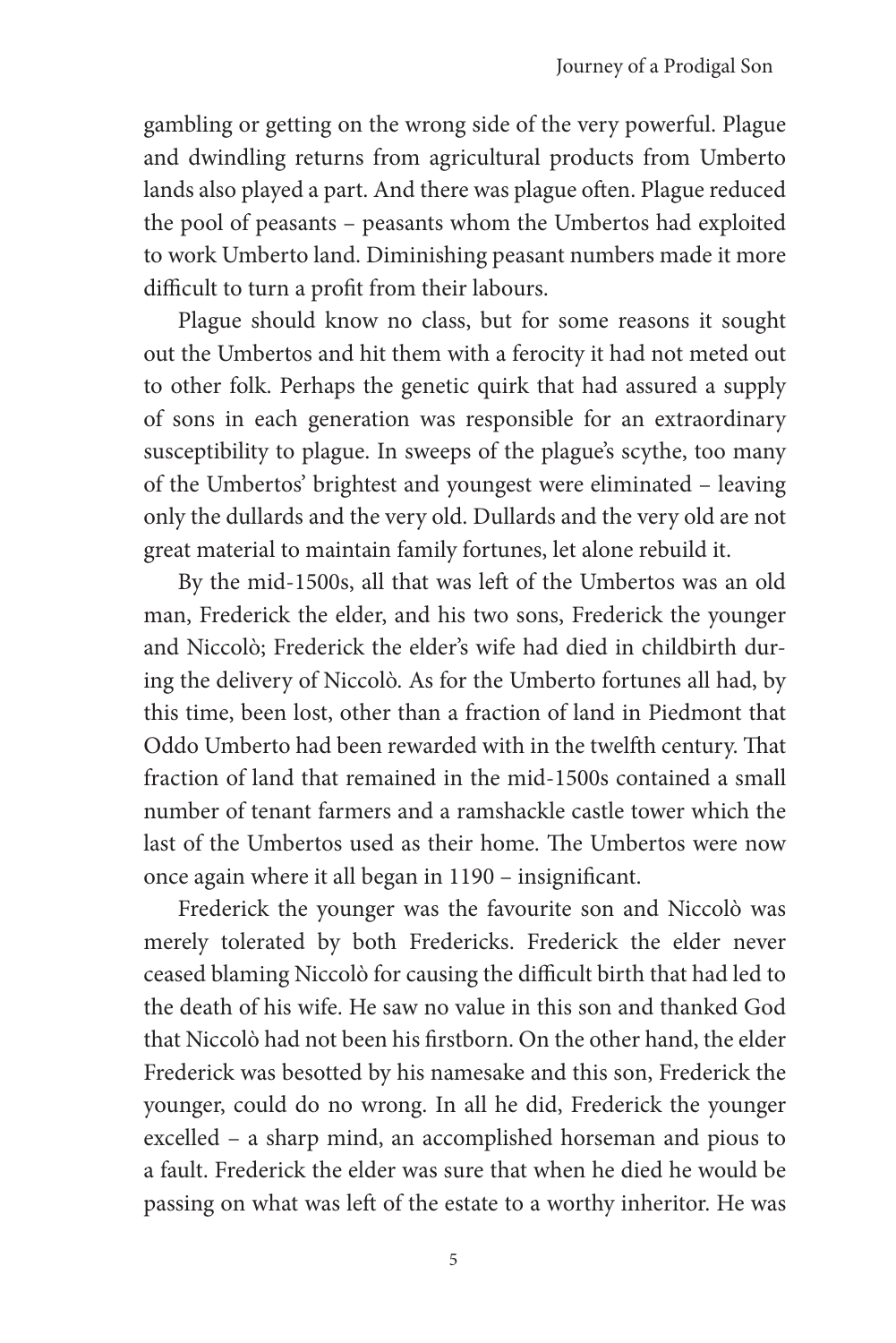comforted by the thought that this son might be the one who would rebuild the Umberto reputation and fortune.

There was no love lost between the brothers and they despised each other. Each saw in his brother all that was bad in the world and so when Frederick the elder died Frederick the younger banished his brother from the household and all their lands in Piedmont. To tell the truth, Niccolò didn't see it as a banishment rather it was fraternal permission to strike out and be his own man unencumbered by the shadow of his sanctimonious brother.

Frederick had, of course, inherited all whereas Niccolò inherited nought except for a gold signet ring with an outsized U – the very same ring that Oddo Umberto had given to and retrieved from Barbarossa on the tenth of June 1190.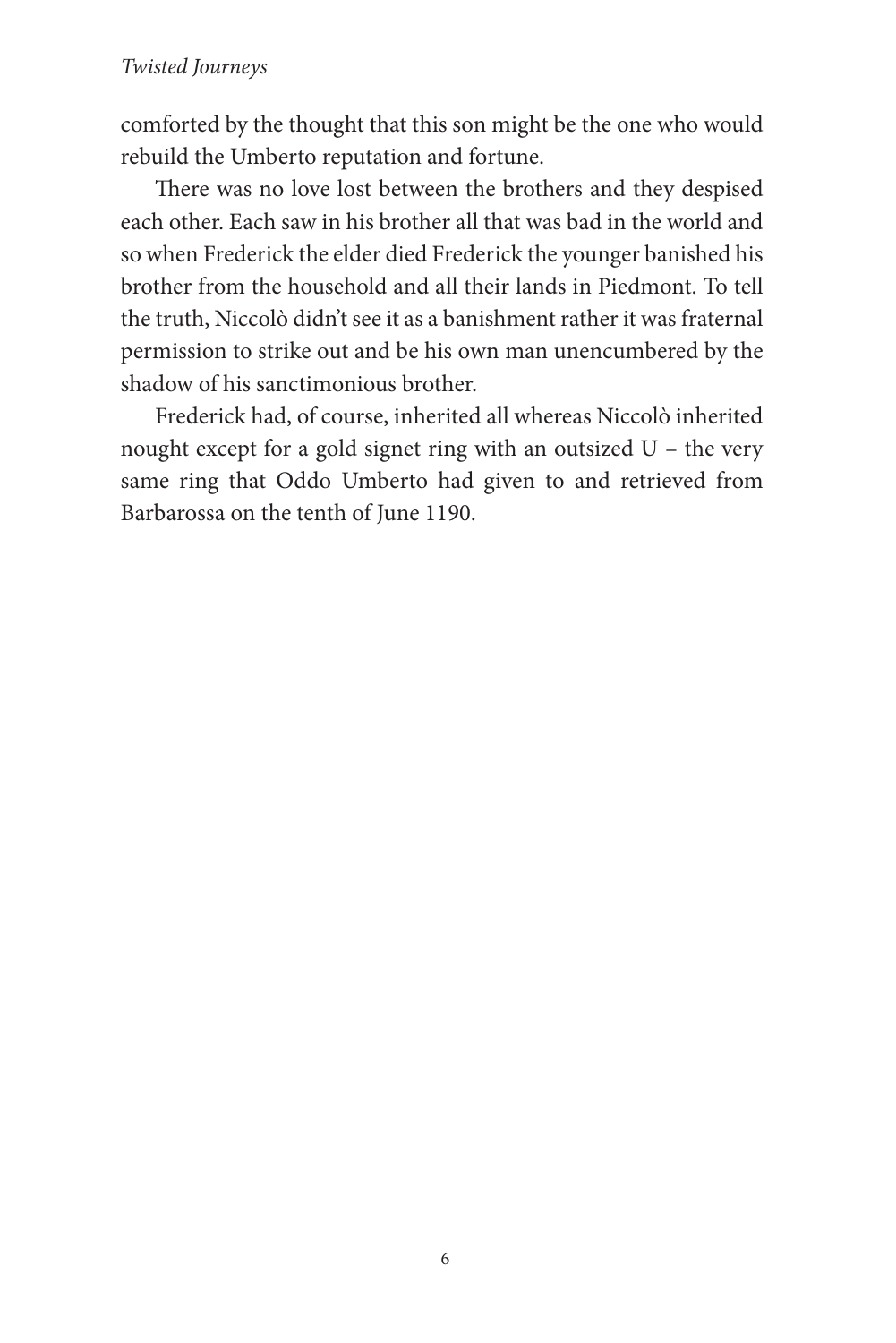# **Journey to Find Out What Happened**

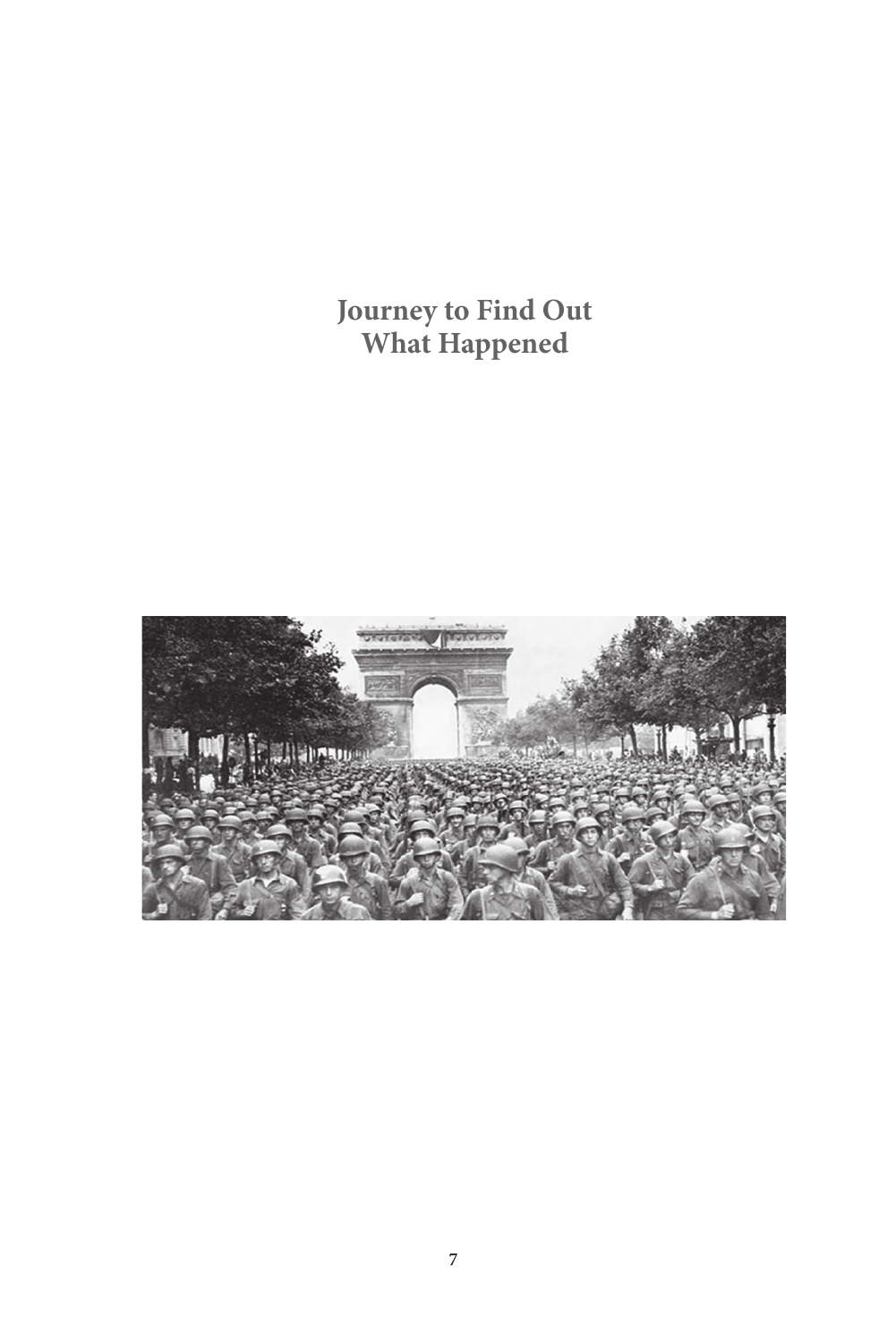THE WAR ENDED AND the Americans marched through Paris in tight formations down the Champs Elysées just as the Germans had done four years earlier. To tell the truth, the Germans had marched in tighter formations; they were more serious about it than the Americans. Maybe that's the difference between invaders and liberators. All that aside, what's the difference? Germans or Americans? Each time for us it was foreigners marching down the Champs Elysées. Foreigners who wore different uniforms. Foreigners who spoke a different language. So, at least for me, apart from that there was no difference; they were both strangers.

I suppose I've always sat on the fence. Nothing wrong with that, is there? Sure, you get a sore arse but you also get a clearer view of what's on either side of the fence. One side thinks their side is a manicured park and the other's an unkempt weed-ridden abomination. Well, I can tell you for starters they're both wrong. Sit on my fence and you'll see a maze of messy hedges on both sides.

As I said, the Americans came to Paris and there were crowds dancing in the streets and all that *fin de la guerre* release of emotion. The invaders had been driven out but after the jubilation was over, which by the way I didn't experience, and after the last liberator had left France, I was still wading through treacle. All my life I had waded through treacle; you don't get anywhere fast and it saps your energy.

I was ready for my life to improve. That's not to say that I didn't do well enough during the war. There had been many ways to look after yourself and please your readers at the same time. They say war is hell and maybe it is, but war can be good for an enterprising writer; I found that it was so.

Look, I've forgotten to tell you my name. It's Martin Houx and if you haven't heard about me, then all I can say is you've been reading the wrong newspapers. In 1940 I was writing for *Paris Matin*. The Germans came in and my style of writing went out; I suppose the *Paris Matin* owners wanted to be careful of what appeared in their paper. Look, I don't blame them for that. A consequence of the coming of the Nazis was that I was ingloriously dumped by the paper.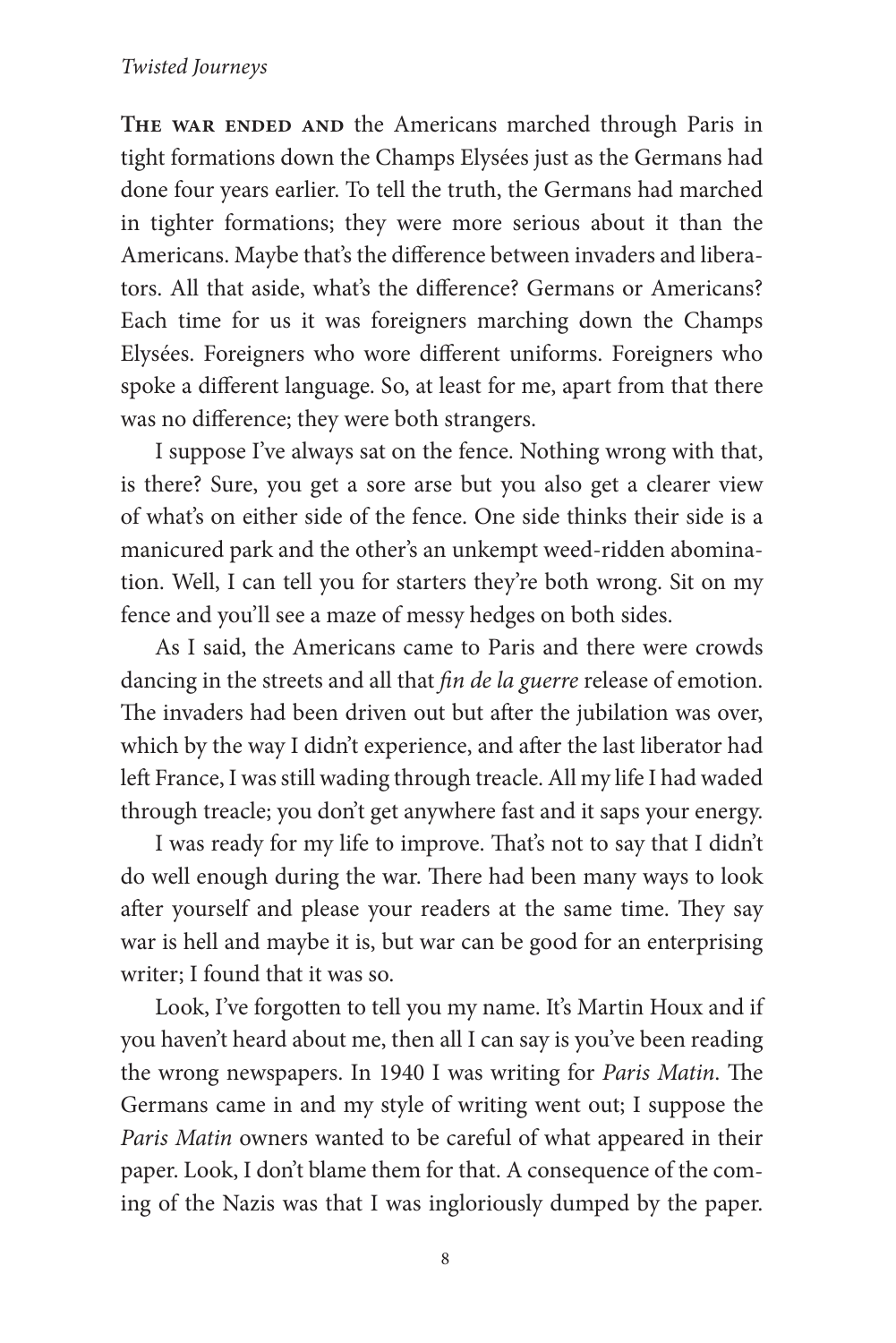I took it on the chin, as the cliché goes. After that I had to live by my wits. I even stooped to writing advertisements. Well so what! I'll defend myself and say that someone has to write advertising junk – otherwise nobody would buy *Eau de Javel*, would they?

As for as my metier? Well, I did a bit of freelancing here and there for any rag that had the nerve to take me. Some might say I'd become a journalistic whore. Most of us do some whoring just to get by. Nevertheless, I defy anyone to say I was a hack. I managed to sell articles despite the Germans. And I'd say those articles were good, very good. It's strange but the occupation had improved my writing. I even started a novel but then don't we all. How many times have you heard someone say they're writing a novel? Too many times, no doubt. What's more, they'll keep saying it year after year after year and blah, blah, blah. I reckon it's the refuge of the would-be writer, because for as long as you keep saying you're writing a novel, no one can say you aren't a writer. Enough said about that. So where was I? Well I was with the Germans gone, the Americans gone, me wading through treacle and it was the summer of 1947.

That summer, July, after the fireworks at Versailles on the 14th, I first met Madame D'Eze on the train back to Paris. You know how it is – a festive evening, some wine, maybe a bit too much wine, and a plump, jolly woman on a rocking train. Of course you get to talking. And Madame D'Eze and I got to talking about this and that, so much so that by the time we got off the train at Saint-Lazare, she had invited me to visit her at her apartment in the 19th arrondissement the following day. Don't get me wrong. Nothing sexual here at the time. She was just a jolly, plump middle-aged woman I found amusing.

By the autumn, you could say Madame D'Eze and I were friends. That's not to say that even by autumn I knew much about her. I knew that she lived off the Rue Manin. Her apartment was small – just a kitchenette, a lounge room and a bedroom. And, as it was so unfortunately common in those years, a communal toilet and washroom off the landing. I suppose the apartment seemed smaller than it was owing to the furniture. The lounge room had a large, tall, canopied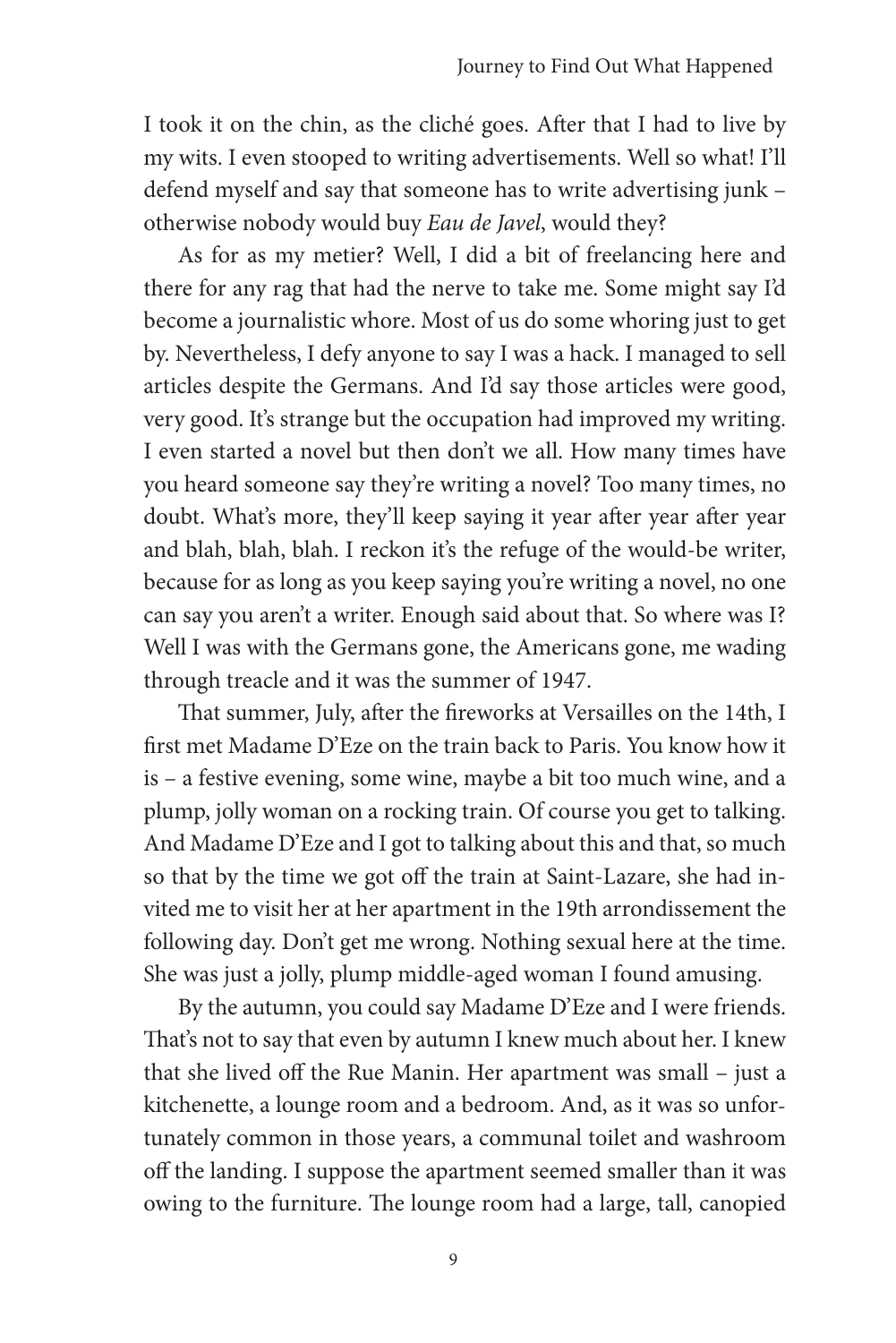sideboard, a dining table with seating for eight, and wedged between the wall and dining table there was an enormous glass-fronted bookcase. I deduced that Madame D'Eze was no reader, as the bookcase was devoid of books and instead contained a jumble of hats, scarves and shoes. And framed photos. I mustn't forget her all-important framed photos. To further add to the crowding of the lounge room, there was an oversized comfortable sofa and two heavily padded armchairs. Her bedroom, well I wouldn't be a gentleman if I told you more than the fact that the bed, like the lounge room's sofa, was large and comfortable. All things considered, Madame D'Eze was like her sofa, armchairs and bed – amply padded and comfortable to sink into.

Did we eventually love each other? No, we didn't love each other. It was more that we enjoyed the occasions we spent together and at the time, I couldn't imagine I required anyone else's company other than hers. She was the armchair, sofa and bed I needed at the time. Plump, soft and pliant for a man wading in treacle. And for her, I suppose I was … well, I don't really know what I was to her, other than I made her laugh. I suppose if I made her laugh then I must have made her happy. And so tell me, does any woman need more?

Were we in lust? I don't think so. There was no wild madness in our physical passion; instead, it had all the mundaneness of an itch that needed scratching. It was necessary. It felt good and when it was done, an irritant had been satisfied. An itch satisfactorily put to bed, so to speak.

You might find this odd but throughout our time together, I only called her Madame D'Eze. Only Madame D'Eze, that's all. There was never any need to enquire what her first name was. I ask you, if I'd known would it have made any difference? Our relationship would have been just the same whatever her label, and Shakespeare had something to say about that many years ago. But if she was a Madame D'Eze, where was Monsieur D'Eze?

Despite there being a wedding ring on her ring finger, she never mentioned a husband and I didn't ask. Bizarrely, or perhaps out of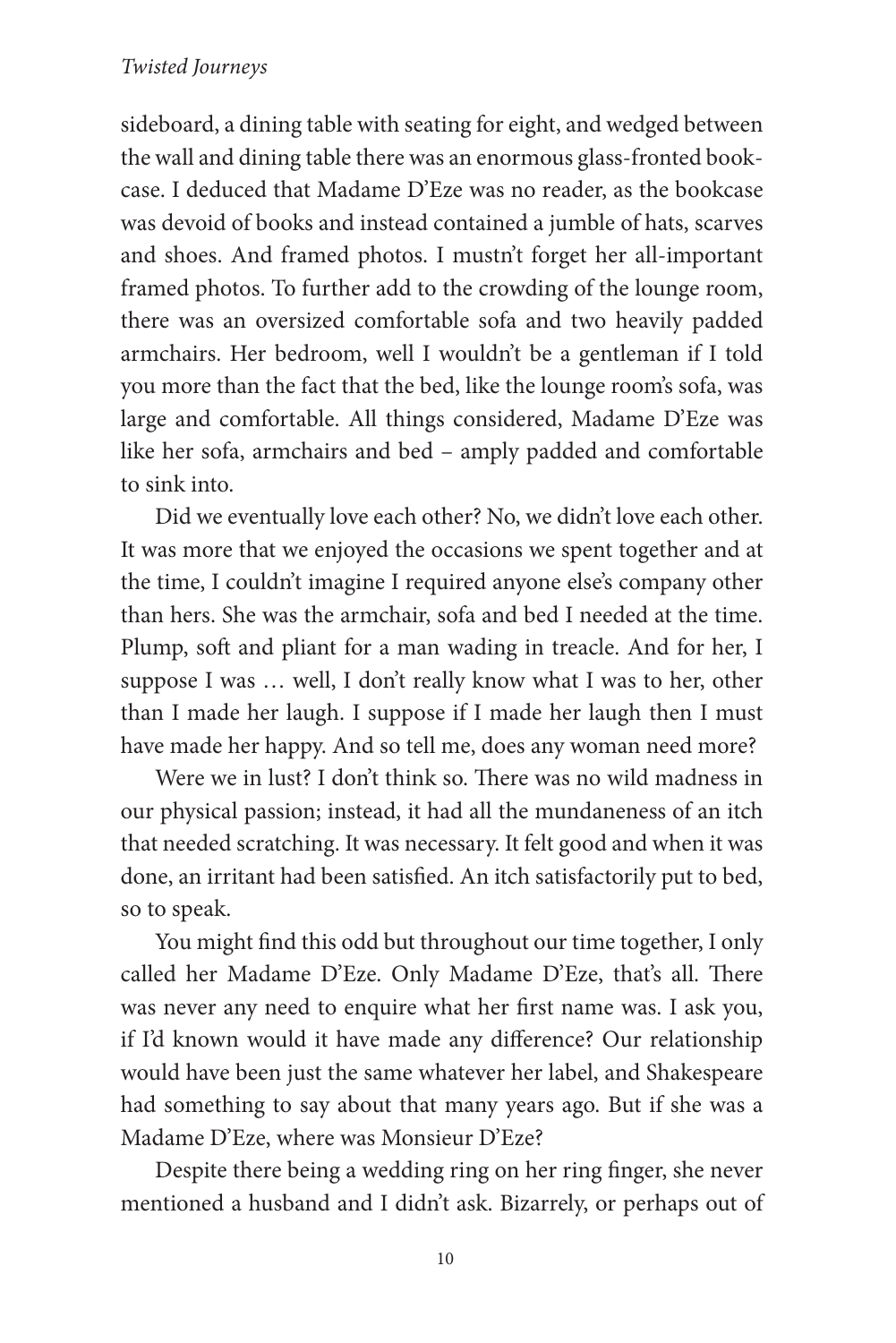some sense of decorum, a prelude to our lovemaking was for her to always remove that ring. For all I know, the absent Monsieur D'Eze may never have existed and the wedding ring was an affectation. It is possible the putative husband may have abandoned the marriage or he may have died in the war. You see, it was a time when many spouses left the marriage or had died in the war. There was, however, an adult son, the subject of all those framed photos. Her son – Patrick D'Eze – I was to meet later.

 $\hat{\bullet}$ 

Winter was upon us and I was still with Madame D'Eze. Most people hate winter but I don't. I don't mind the early darkness, the cold winds and damp air. I find it's a time of withdrawing into yourself. It's a time for savouring a modicum of luxury such as the warmth from the orange glow of a single-bar radiator. It's a time for planning but not acting.

Madame D'Eze had the same liking for those cold dark months as I did. We discovered that what we really liked about the season was that the universe had closed in around us. It was like the perfection that comes in lovemaking when the rest of the world could go to hell or vaporise. All that mattered was that moment and the two of us. We, Madame D'Eze and I, lived through that winter as if we were the only people in existence. Nothing else existed.

Her poorly heated apartment meant that the only warm place was under the feathered doona of her bed. Our winter passed mainly in that bed. Time passed in the paradise of the large comfortable bed. Time passed in the warmth of our embraces. Time passed punctuated by blanket-wrapped excruciatingly cold dashes to the landing's WC.

It was a time we made plans and promises to each other, promises we knew would never be consummated. But that didn't matter because it was the making of those plans and promises that helped keep us warm. In the end it was obvious, to me at least, that what was good about winter was the proofing yourself against winter.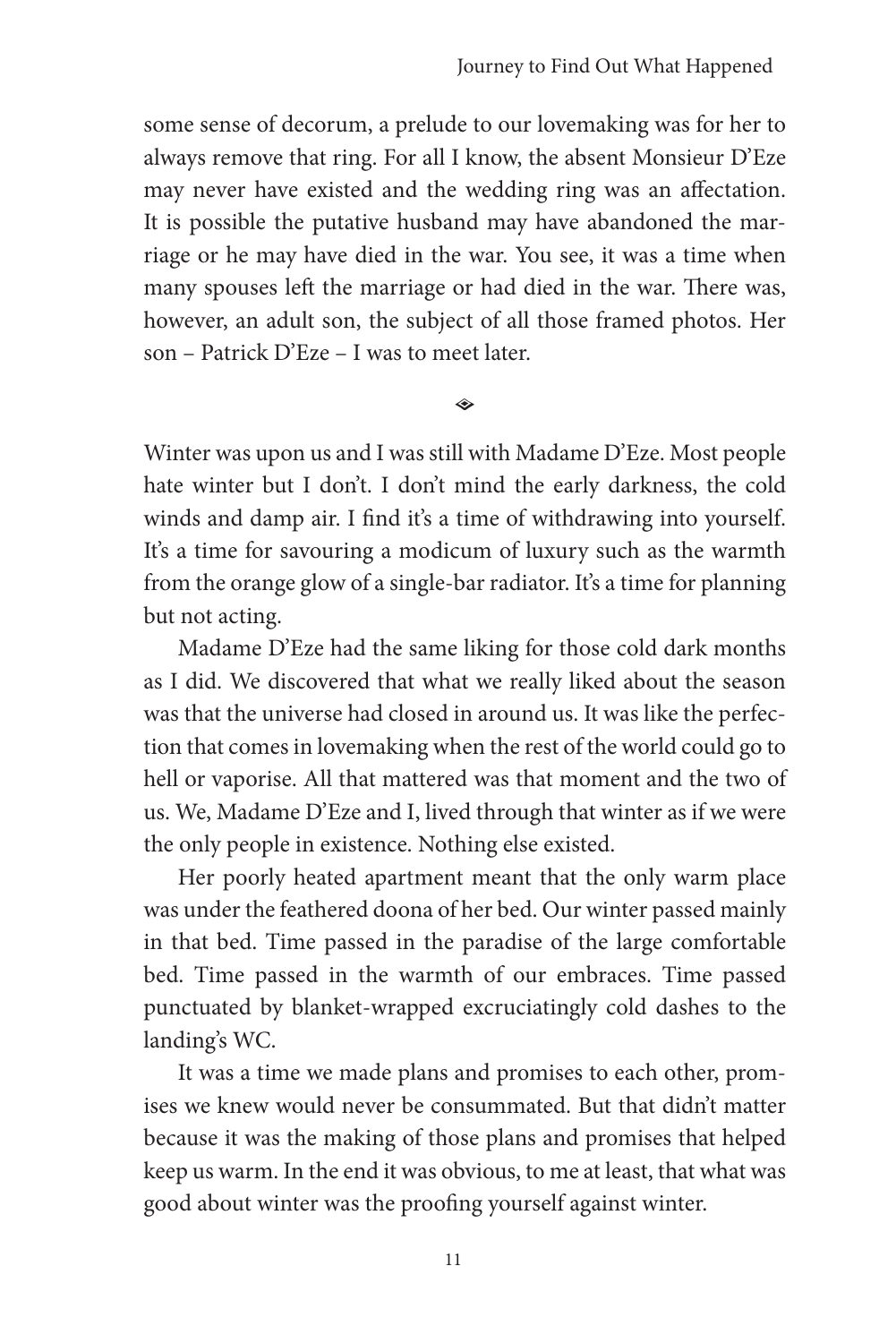# **My Journey with the Nixons and Others**

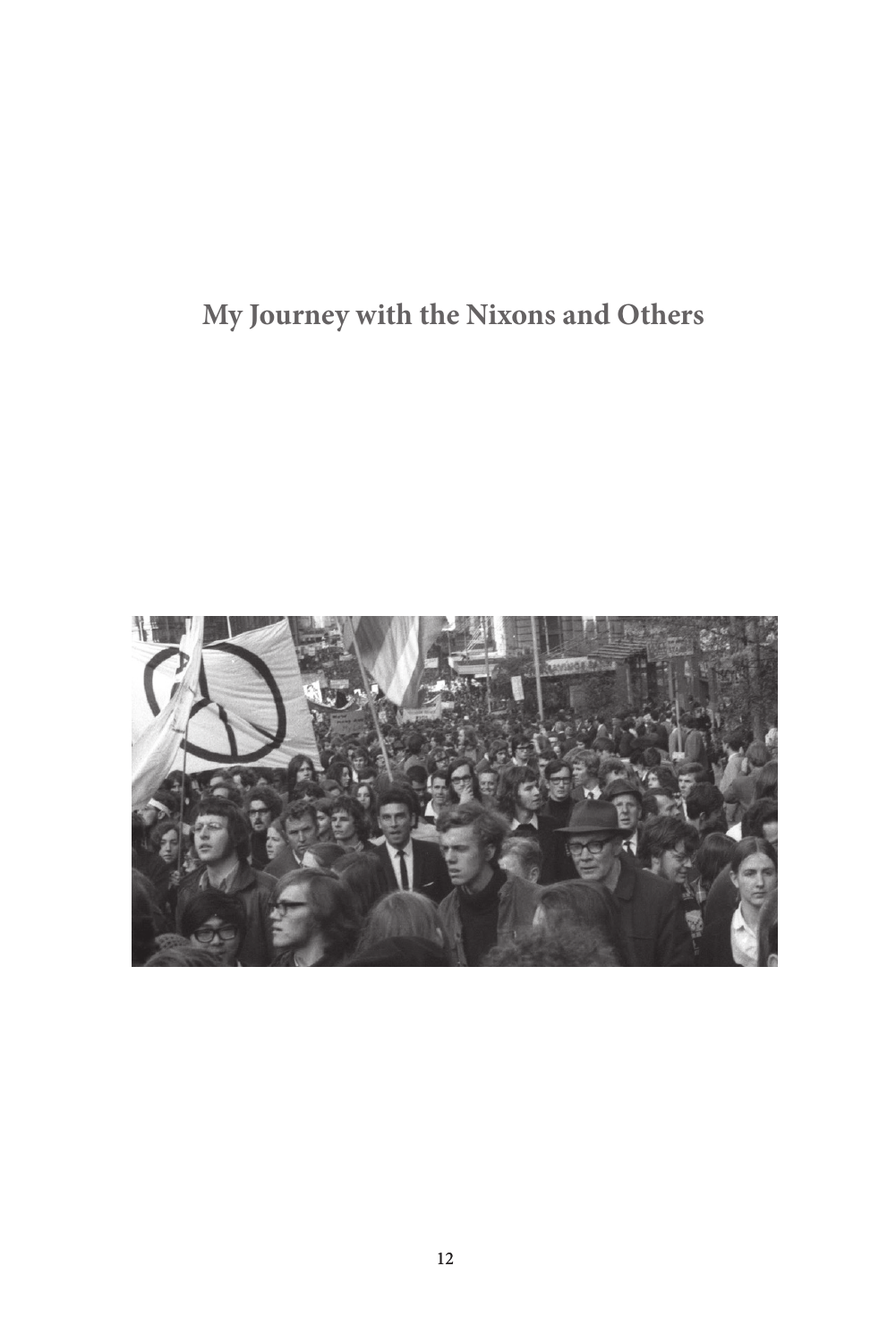# **Prologue**

Last night I dreamed about Cliffy Nixon. Sometimes I dream about all the Nixons and my times with them. I dream about Cliffy's parents, Mr and Mrs Nixon, that's Clarrie and Joyce. I dream about his sister Noelene whom everyone called Gypsy, though she had pale Nordic features and not a drop of Romany in her. I dream about Melvin Marx who was with us just a brief time. And about Paddy O'Sullivan whose short time with the Nixons was far too long for Mr Nixon. I even dream about Asparagus. For years after Cliffy Nixon and I drifted apart, there were occasional thoughts like: *Why did Cliffy go*? *Where did he go*? Other than that, I've just lived my life.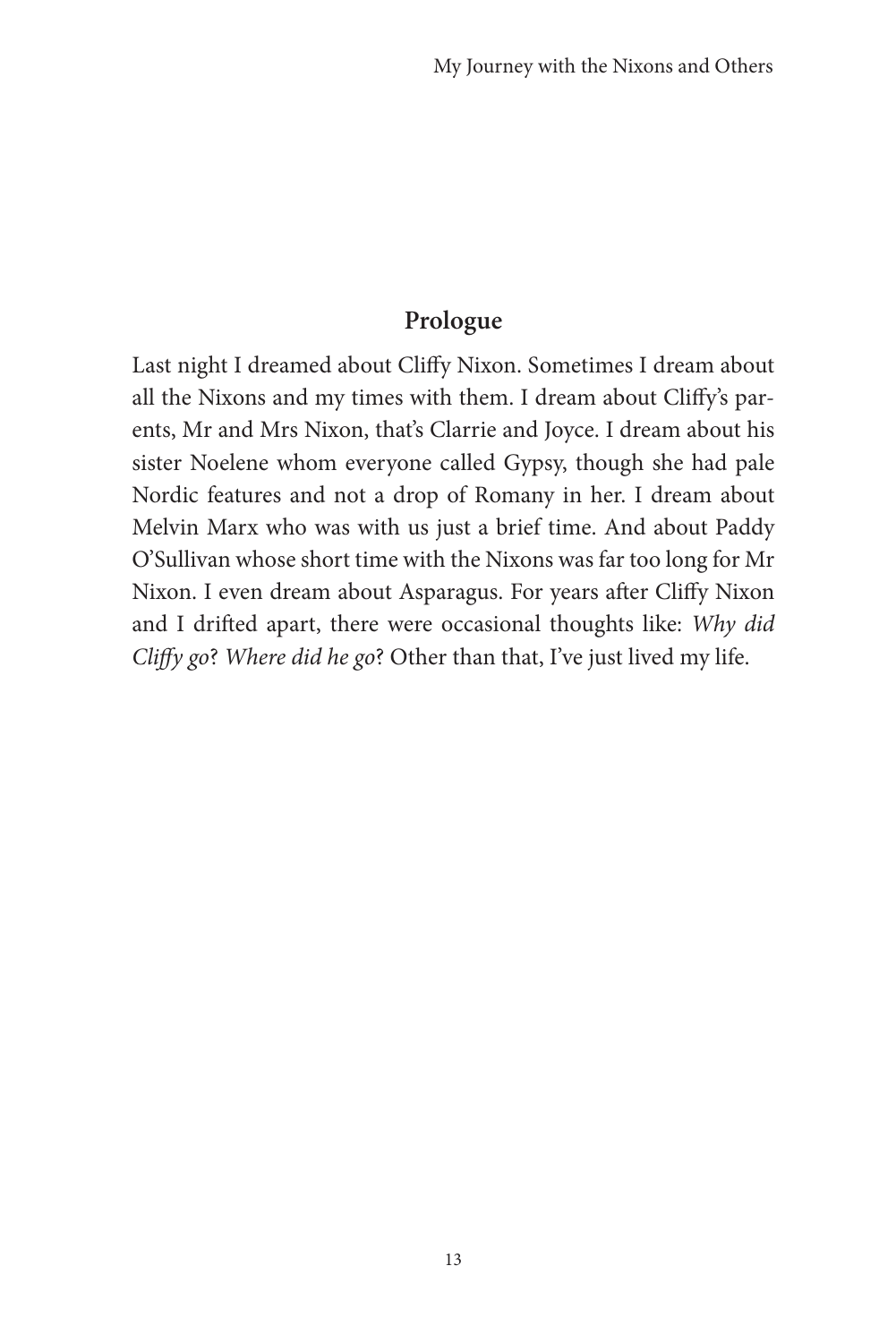# **Mr and Mrs Nixon**

**Like every previous obsession** Mr Nixon had embraced, he failed at singing. He took singing lessons from a Signor Garibaldi. Mr Nixon referred to his singing teacher as *The Eyetalian*. While Cliffy, that's the Nixon's son, and I knew that *signor* was Italian for mister, we thought the teacher's name was Gary Baldy.

Well, getting back to Mr Nixon and singing. The plain fact of the matter was that he didn't have a singing voice. If he attempted a deep baritone, he got chest pains and a sore throat. If he attempted falsetto, he went red in the face and felt that he would faint. Anything in between led to symptoms that were various combinations and to various degrees of the symptoms I've just mentioned. Let's face it, Mr Nixon just couldn't sing. He practised his *do-re-mi-*ing often, and when anyone heard him it was difficult to keep a straight face.

In the end the lessons and singing stopped. Mr Nixon told us he had had to fire Signor Garibaldi … *Utterly useless! The bloody Eyetalian didn't have a clue*. Cliffy suspected Signor Garibaldi did have a clue and he had fired Mr Nixon, rather than it being the other way around. No, singing was not Mr Nixon's strong suit, but it segued nicely to his next obsession – his magnificent new musical obsession. The harpsichord! And with the harpsichord came Miss Wanda, the very buxom harpsichord player.

Look, I suppose the bottom line was that Mr Nixon had wanted to find his inner musical soul. Liberate the artiste that might have dwelled deep inside a man who was more than good at any task so long as it involved his hands. Well, maybe Miss Wanda helped him there, though perhaps that's not all Miss Wanda liberated in him.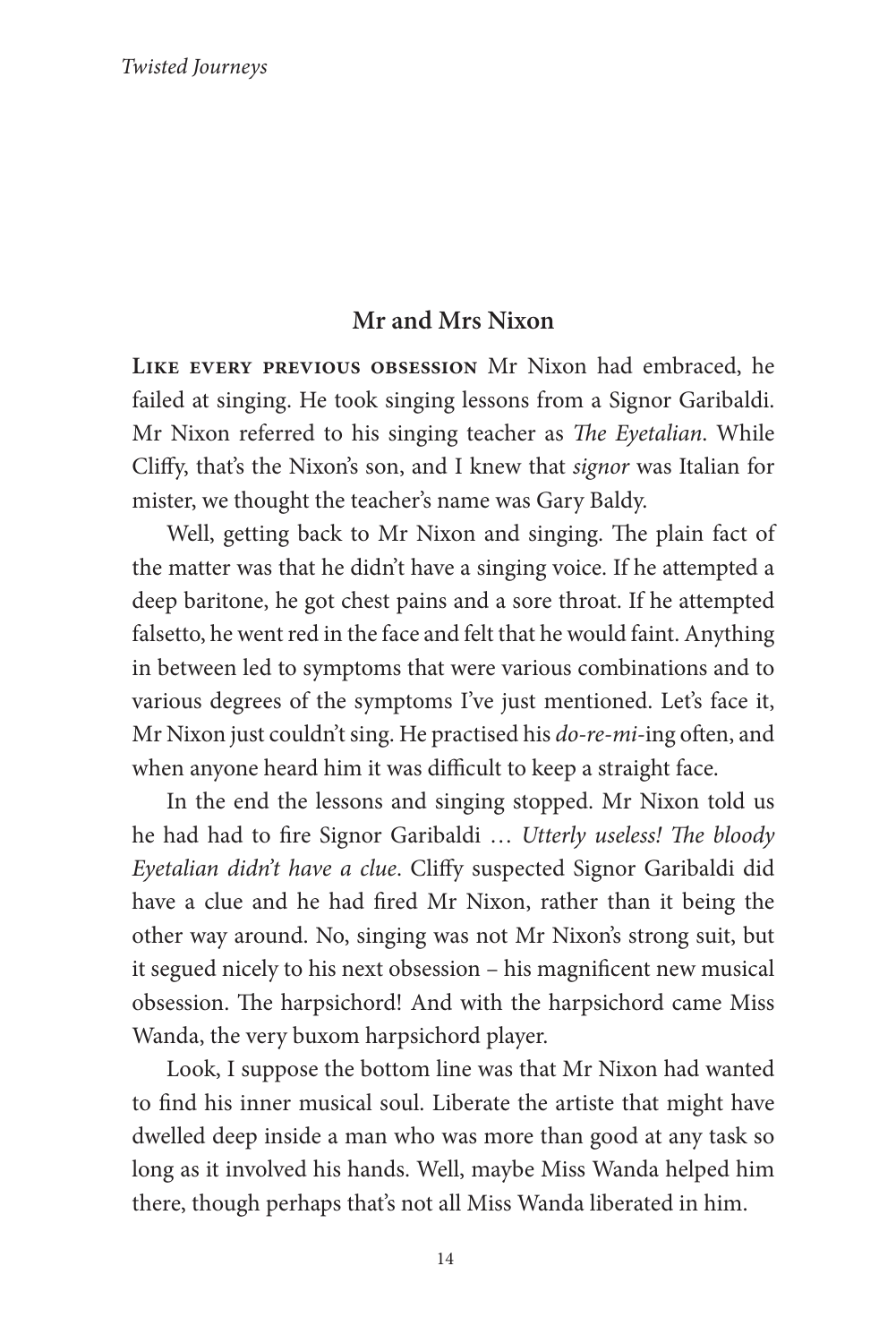It had often been said of Mr Nixon something like: *That Clarrie, jeez he's fantastic with his hands. Give him anything of a practical nature and he'll master it. Ever seen him work on a car, make a trailer or just mend a toaster? He can do it. He can do it all. The man's a master with his hands.* So is it any wonder he wanted to succeed at something that was different – like something in the creative arts?

After his failed at his singing obsession, he decided to build a harpsichord. When you look at it, the way Mr Nixon must have, it wasn't such a stupid idea. It was a perfect choice for him because it involved something that he was good at using, namely, his hands. There would be two elements at work here, something practical that would lead to something of artistic use. You see, his failure at singing had not extinguished his need for self-expression in the arts. In fact the failure had enflamed it. His plan was to build his own harpsichord (that's something practical) and then he would learn to play it (that's something practical and artistic). To cap it off, once he had mastered the instrument, he supposed, naturally, he would go on to compose music for the harpsichord, and that's something very artistic.

After he had parted ways with the singing Italian Signor Garibaldi, somehow and somewhere he got blueprints for making a harpsichord. In no time the blueprints were laid out on the workshop floor and he was ready to start. Mr Nixon worked long into the night on his harpsichord goal. He even took his meals out in the workshop, and throughout most of the night Mrs Nixon kept him supplied with endless cups of tea and Salada crackers with cheese, tomato and salt and pepper: *Lots of salt but just a sprinkle of pepper, Joycie*. On weekends he worked at it all day.

Being a genius with his hands and given the time he put into it, it's no wonder Mr Nixon actually ended up making a fully working harpsichord. The drawback, however, was that he couldn't play the harpsichord even if his life or the fate of the universe depended on it. Well, it's one thing to make a musical instrument and quite another thing to play one, but he was on his way to harpsichord paradise.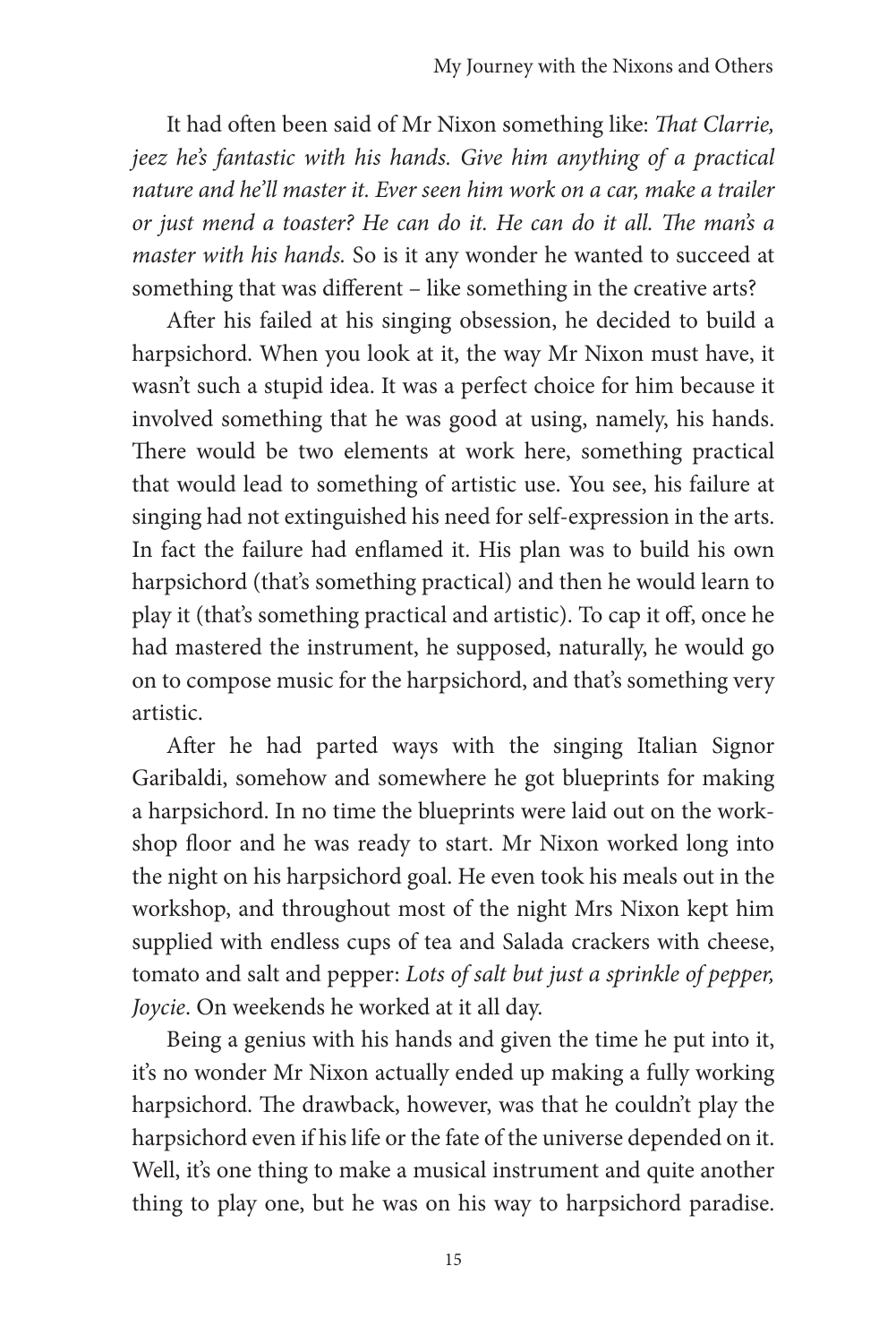Enter Miss Wanda – the angel of harpsichord paradise!

Well, Miss Wanda was a hefty lady who had answered Mr Nixon's ad in the local paper for a harpsichord teacher. One wouldn't say she was beautiful but she was prettyish in a flat-faced, high-cheek-boned Magyar way. She was blonde, though it was suspected that came from a bottle, but what was significant to Cliffy was that she had substantial breasts … huge, in fact.

On the one hand, Mr Nixon couldn't play the harpsichord, and on the other hand, Miss Wanda played a mean harpsichord. You think harpsichord and you automatically think Bach and all that classical stuff. Sure, Miss Wanda played classical but she also played jazz on Mr Nixon's harpsichord. Jazz on a harpsichord! According to Cliffy's suspicions: *She probably could play a mean organ – namely the upright organ*.

Cliffy suspected his father was tickling more than the ivories. If all roads led to Rome, then for Mr Nixon this was a time when all roads, streets and laneways led to Miss Wanda. When talking about her to others, Mr Nixon would start with: *Miss Wanda, that fine cut of a woman …* then … *blah, blah, blah* … on and on about her. It pissed Cliffy off so much so that whenever she came up in our conversation, to mimic his father he would start with: *Miss Wanda, that not so fine cunt of a woman*. Look, to be honest, Cliffy did not have any evidence that something other than a mutual interest in the harpsichord was cooking on the stove between Miss Wanda and his father.

To cut a long story short, things came to a dramatic end in the following way. First Mrs Nixon was pissed off after Mr Nixon hired a signwriter to paint the name *Miss Wanda* in copperplate on the lid of the harpsichord. It was done in gold paint and very arty. There was even a scroll-like flourish under her name, sort of like the one you see under the word Coca on Coca-Cola signs. Next, probably after encouragement from Miss Wanda, Mr Nixon joined the Bayside Harpsichord Society where she was an office bearer. This meant he was out with her every Tuesday night at the Society's